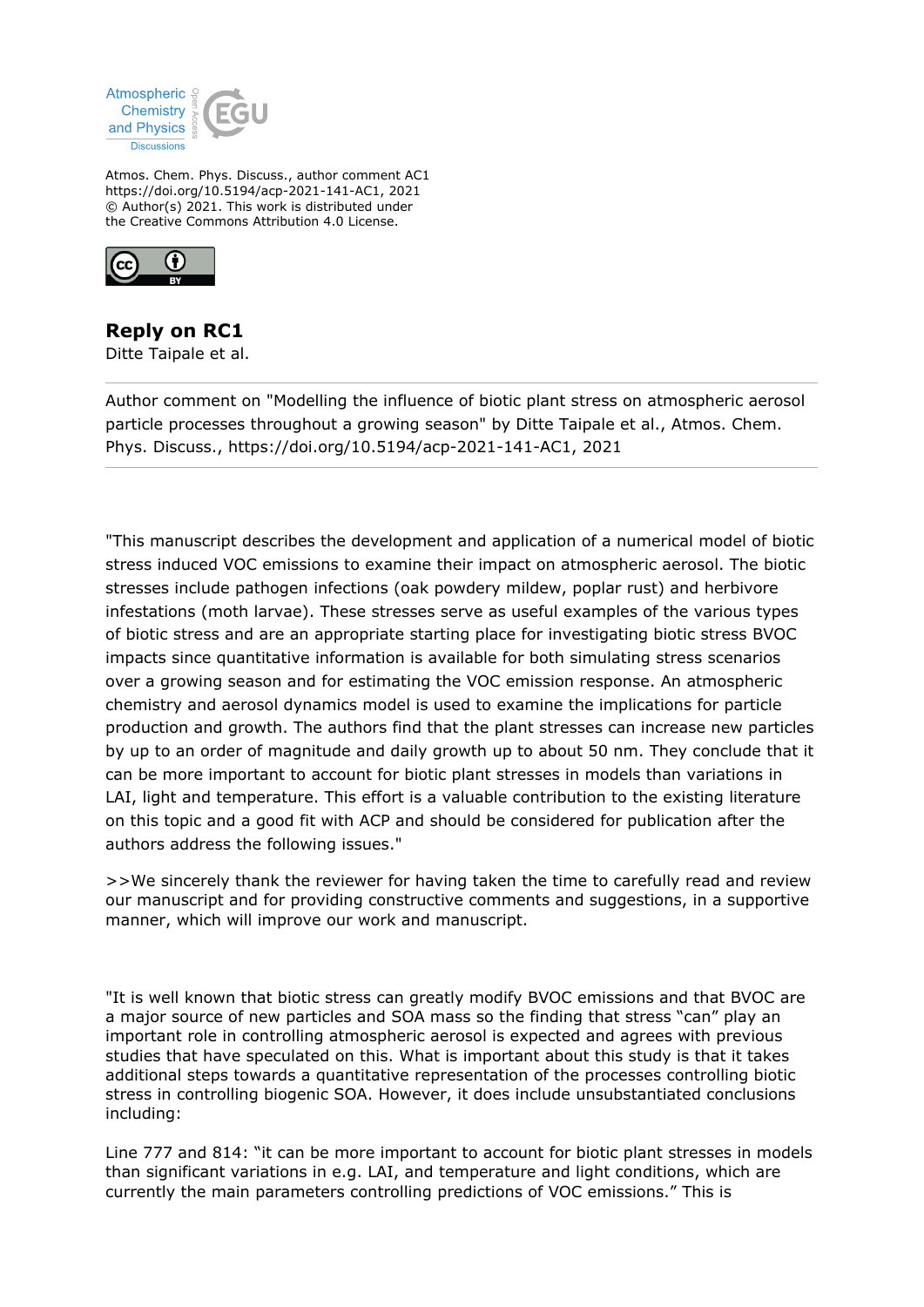misleading since it does not say important for what (i.e., is it important for any air quality or climate concerns?). The same argument could be made for wildfires, urbanization, hailstorms, and many other processes that they "can" be more important than LAI, light and temperature in determining BVOC emissions at a specific time and place but that does not mean that they ever are important for any air quality or climate simulations. The results of this study need to be put into context by considering the scale and frequency of these stresses when describing the impacts. The authors may not have the right model tool for quantifying this but they can at least discuss it and qualify their statements/conclusions. It should also be noted that factors such as light and temperature have been studied extensively on canopy to landscape scales, while the abiotic stresses have not, and enclosure studies often do not accurately represent what is observed on canopy to landscape scales. As a result, it is difficult to make a convincing case regarding the impact of biotic stress on SOA without some validation of these results on landscape/regional scales. The authors should discuss this current lack of validation and consider how it impacts their conclusions and perhaps they could outline what needs to be done to confirm these model results."

>>Thank you for this very good and important comment! About the statements at L777 and 814, we will add "...when predicting new particle formation and growth". Also, in the manuscript, we will clarify the conditions/scenarios where the quoted statement is believed to be true. You are correct that considering the scale and frequency of the studied stresses are important in order to properly evaluate the impact of them, thus we will include a discussion about this in Sec. 3.3. In Sec. 3.3, we will also mention facts such as those you mention in your comment (e.g., that we have limited evidence of the impact of stresses on canopy and landscape scales and that such are needed), emphasis that we are unable to validate our modelling results due to lack of observations, that the evidence for the importance of stress emissions based on various literature are mixed, and we will also underline that robust representations of stress emissions are needed in order to not introduce errors into models.

"Line 784 and 817: " findings underline the urgency of accounting for biotic plant stress emissions in numerical models". These findings will not make this urgent unless the authors can provide some indication that this happens on a scale or frequency that is important. Include more discussion/recognition regarding what is needed to show the significance for actual scenarios and if it is unknown then perhaps suggest what field measurements are needed to get to this."

>>You are correct, and we will add this to the discussion in Sec. 3.3 (see reply above), and also modify the statement (L784+817) accordingly.

"The model approach used for this study may be reasonable for the objectives of the study but the declaration (Line 287) that "we constrained the concentrations of atmospheric oxidants within the model, since it is unreasonable to assume that they can be accurately predicted" is not justified. If it is unreasonable to assume oxidants can be accurately predicted, then it is equally unreasonable to assume that SOA can be accurately predicted or even that stress BVOC emissions can be accurately predicted. This is not to say that the authors need to calculate oxidants in their model, it is just that is not the reason that should be given for not calculating oxidants. Instead, the authors just need to demonstrate that calculating oxidants is not necessary for the objectives of this study. Another issue with the modeling the description of how it is implemented. I assume that this is a 0D model but I don't see where that is described."